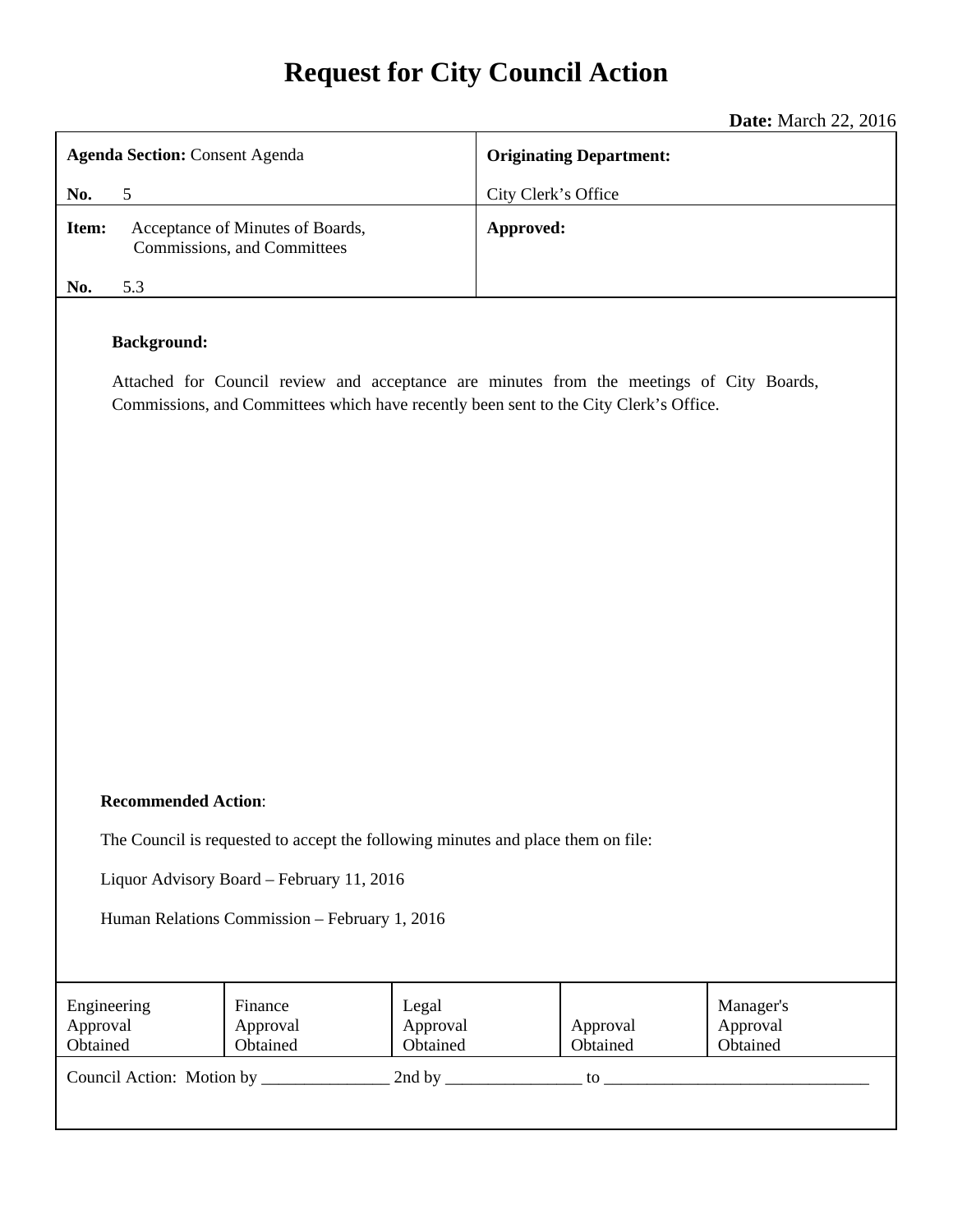

The Carbondale Liquor Advisory Board held a meeting on Thursday, February 11, 2016, in Room 103 of the Carbondale Civic Center, 200 South Illinois Avenue. Chairman Mark Robinson called the meeting to order at 5:30 p.m. with the following-named members of the Board present/absent:

#### **1. Roll Call**

Present: Steve Payne, David Cisco, Tasis Karayiannis, Donald Monty, and Mark Robinson

Absent: John Mills (Two Student Positions Vacant)

A quorum was available to take action on the agenda items. City Staff present for the meeting included City Clerk Jennifer Sorrell, Fire Inspector Tom Manis, and Police Lieutenant Mark Stearns.

#### **2. Approval of Minutes**

D. Cisco moved, T. Karayiannis seconded, to approve the minutes from December 3, 2015. All voted aye. Motion declared carried.

#### **3. Consideration of a request to transfer locations and renew a request for an expiring 180-day permit for Reel Lucky to operate a B3 liquor license (video gaming establishment with on-premises consumption of all alcoholic liquors) at 1224 West Main Street**

Scott Uffelman was present to respond to Board questions. Mr. Uffelman explained the reason for relocating the business. The Illinois Gaming Board determined that they did not want more than one establishment in the same roofline, so Mr. Uffelman located a new facility.

MOTION: T. Karayiannis moved, D. Monty seconded, to recommend approval of the relocation request and reissuance of the 180-day permit for Reel Lucky at 1224 West Main Street. All voted aye. Motion declared carried.

#### **4. Application for a Class B3 license (Video gaming establishment - on-premises consumption of all alcoholic liquors) from Little Vegas Gaming, LLC d/b/a Little Vegas (second location) at 100 North Glenview Drive**

Trace Brown was present to respond to Board questions. Mr. Brown indicated that the second location would be similar to his establishment on the east side, which he described as a low-key, clean environment which is doing well and does not serve a lot of alcohol. This location will be in a portion of the space formerly occupied by Ashley Furniture, which space is being divided by the landlord. Mr. Monty noted that the application indicated the location was not near a gas station, but in actuality was perhaps a quarter of a mile to Shell and about half a mile from the ZX station. He then asked about the nearest establishment with video gaming, which is Larry's House of Cakes. Mr. Robinson remarked on his unease due to the proximity to the park and Mr. Brown responded that his perception was to an establishment of a different nature; that this establishment was not dirty and smoky. In response to the start-up costs, Mr. Brown noted the machines are owned by the gaming people. Mr. Cisco asked about the distance requirement from this location to another location with gaming. The Clerk noted that the 500 foot distance requirement is from one B3 location to another B3 location.

MOTION: D. Monty moved, T. Karayiannis seconded, to recommend approval of the Class B3 liquor license to Little Vegas Gaming at 100 North Glenview Drive, contingent upon receipt of outstanding items. VOTE: With one abstention (M. Robinson), the remaining Board members voted aye. Motion declared carried.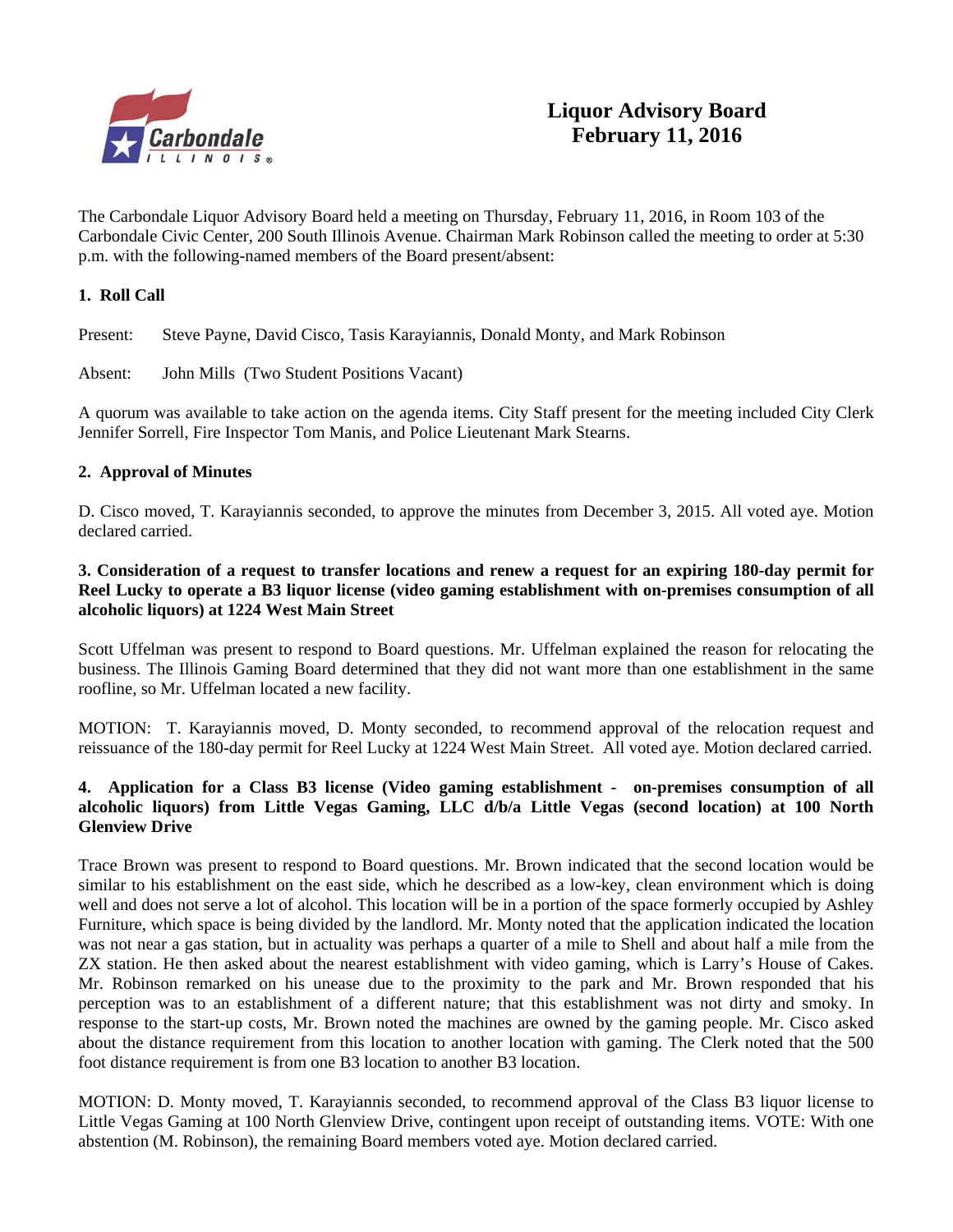#### **5. Application for a Class A2 liquor license from Bombay Olive, LLC, d/b/a Bombay Olive at 518 South Illinois Avenue**

Srinivas Gundala was present to respond to Board questions and remarked that the facility will be a fine Indian dining restaurant which will have a buffet for lunch and sit-down dinner. The Board expressed concern about the business creating building vacancies whether it does well or does not do well. There were a number of questions about the sufficiency of \$40,000 to finance the operation [much of the kitchen equipment would be second-hand, he holds a mortgage for the building, and is self-funded for the restaurant and the liquor store.] It was noted that in December, the application for the liquor store indicated that the building has a total of 4,300 square feet on the ground floor with the liquor store utilizing 1,200 square feet, which leaves 3,100 square feet for the restaurant, but the dimensions on the drawing do not appear to match up. Mr. Gundala responded to a number of questions pertaining to the application: the dimensions of the hallway [counted as a part of the restaurant area], unlabeled rooms on the diagram [part of the kitchen], access to second floor [through a door which opens on to the sidewalk on the east side of the building at the south end], his experience with the restaurant business [from time to time, he provides assistance to Delish], why he utilized St. Andrews Episcopal Church for proximity on the application when the Lutheran Church is closer [an error, he did not realize], proximity to other liquor establishments [14 feet from the door of his future liquor store], plans for an outdoor café [no, there was initially, but not now], the sufficiency of staffing for twelve hour days/seven days a week [if needed, he will add more staff], and a personal interest question about the menu.

MOTION: D. Cisco moved, T. Karayiannis second, to recommend approval of the Class A2 license for Bombay Olive contingent upon receipt of outstanding items. VOTE: All voted aye. Motion declared carried.

#### **6. Consideration of second quarter reports from the Police Department, Fire Department, and Building and Neighborhood Services for license year 2015-2016**

The Board expressed their appreciation for the detailed listing of warnings/citations issued by the Fire Inspector, noted their concern about over-occupancies as it is a real safety issue, that management needs to do a better job of keeping track of how many people are in the location, and they need to ensure the doormen are aware of what the occupancy is. It was noted that the over-occupancy makes it difficult for employees to police underage consumption. It was suggested that Building and Neighborhood Services needs to look at physical maintenance issues at other times during the year besides the annual inspection. Mr. Karayiannis stated that the Health Department also looks at these issues.

MOTION: D. Monty moved, T. Karayiannis, to acknowledge receipt of the reports and forward to the Liquor Control Commission. All voted aye. Motion declared carried.

#### **7. Liquor Advisory Board Comments**

Next meeting March 3, 2016

#### **8. Citizens**

Anne Gaylord hypothesized that this swarming behavior in bars might be intentional so that drinks can be passed to underage drinkers.

Navreet Kang asked what the Board or the public thinks about the possibility of establishing distance requirements between package liquor stores, grandfathering in the currently existing locations, but creating language for future licensing. Mr. Kang noted that the idea of clustering liquor stores works for restaurants, but he is not sure that it works for liquor stores. The Board and Mr. Kang had an extended discussion regarding market forces versus regulation and particularly regulation of controlled substances/vices. A key point seemed to be that restaurants can differentiate themselves by menu, décor, atmosphere, and service, while liquor stores are not able to set themselves apart to a similar degree. The Board's recommendations ran the gamut, including not regulating this matter; regulating the distance requirement; that in this particular case, it would be better to let the market sort it out; and that if the Council wants the Board to discuss Code changes, the direction should come from them.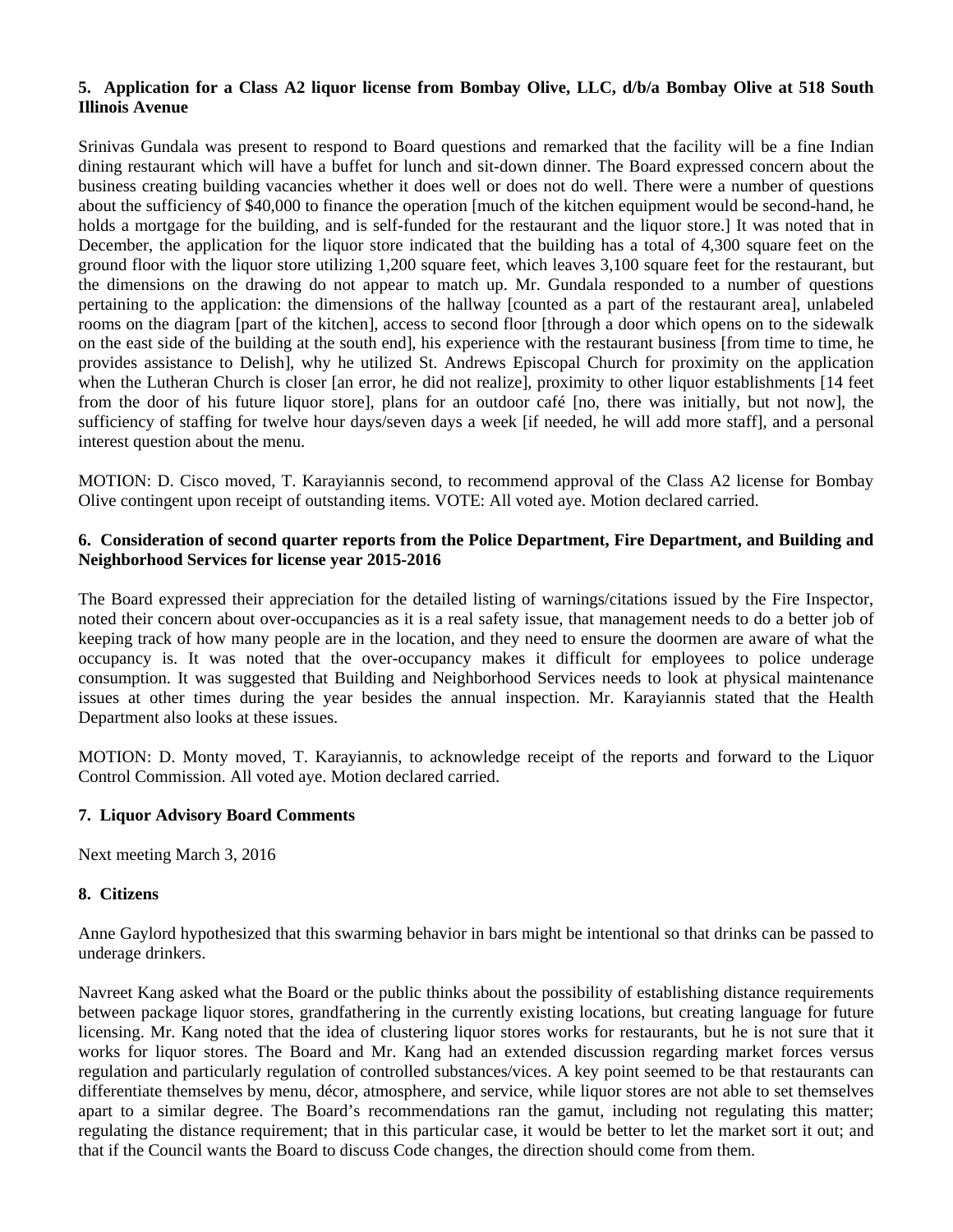Mr. Kang noted that he had asked the question to hear some feedback, which he did receive.

\_\_\_\_\_\_\_\_\_\_\_\_\_\_\_\_\_\_\_\_\_\_\_\_\_\_\_\_\_ \_\_\_\_\_\_\_\_\_\_\_\_\_\_\_\_\_\_\_\_\_\_\_\_\_\_\_\_\_\_\_\_\_\_

# **9. Adjournment**

Meeting adjourned at 6:29 p.m.

Date Approved Jennifer R. Sorrell, City Clerk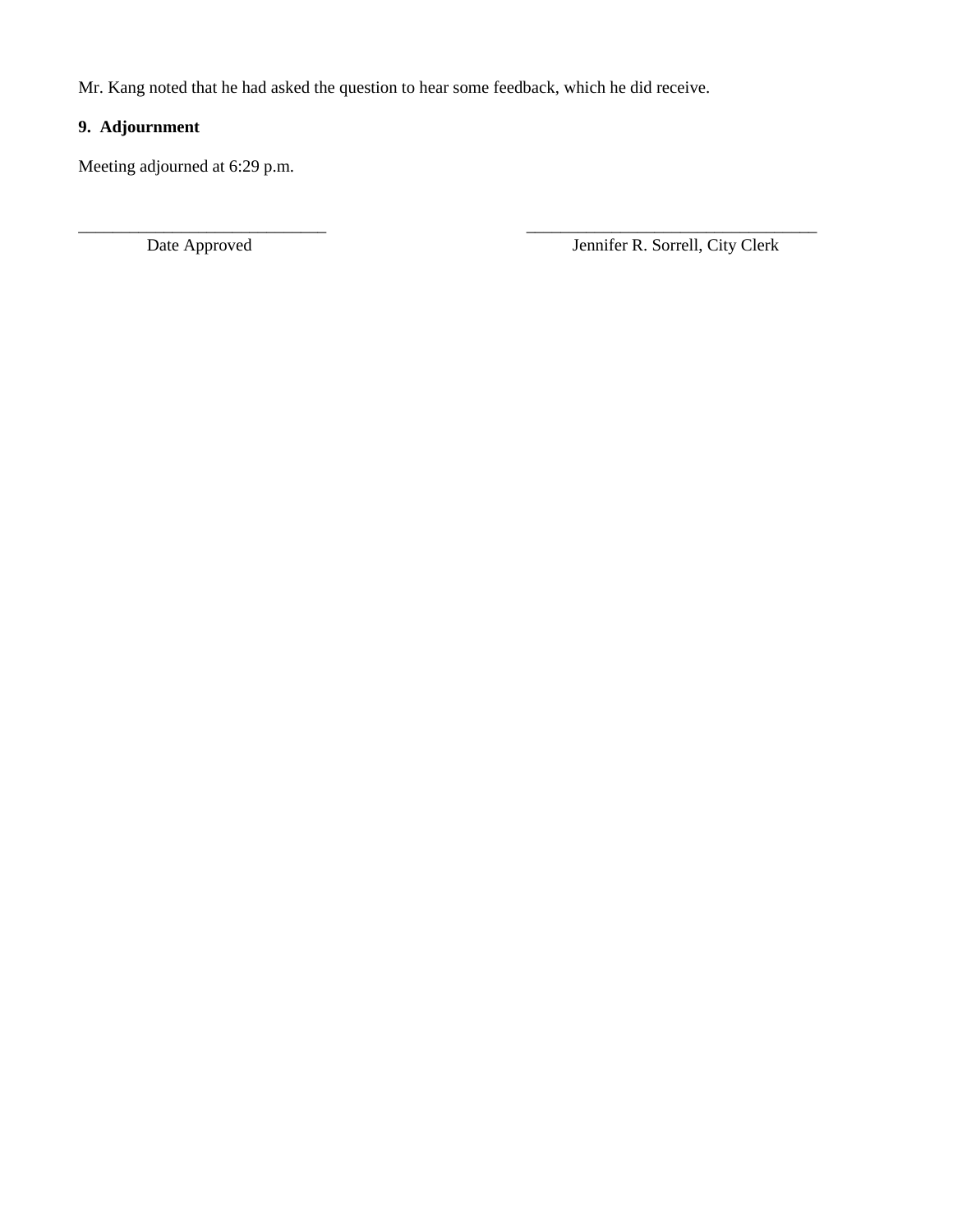# **Carbondale Human Relations Commission**



 Minutes – February 1, 2016 Carbondale Civic Center ~ 5:00 p.m.

**Commissioners Present:** JoshuaKyle Brandon, Joseph Brown, Diane Daugherty, Peg Falcone, Ted Gutierrez, Faith Miller, Karriem Shariati, Dora Weaver

**Commissioners Excused**: Jerrold Hennrich

**Study Circle Staff Excused:** Sarah Heyer

**Guests Present:** Ella Lacey, Scott Martin, Elius Reed, Marleen Shepherd

**Staff Present**: Administrative Services Clerk Courtney Beverly, Building Inspector John Lenzini, Commission Secretary Deborah McCoy

\_\_\_\_\_\_\_\_\_\_\_\_\_\_\_\_\_\_\_\_\_\_\_\_\_\_\_\_\_\_\_\_\_\_\_\_\_\_\_\_\_\_\_\_\_\_\_\_\_\_\_\_\_\_\_\_\_\_\_\_\_\_\_\_\_\_\_\_\_\_\_\_\_\_\_\_\_\_\_\_\_\_\_\_\_\_\_\_\_\_

# **CALL TO ORDER**

The meeting was called to order at 5:04 p.m. by Vice Chair Brown with roll call and introductions.

# **MINUTES**

Motion was made by Commissioner Daugherty and seconded by Commissioner Falcone to approve the minutes of the February 1, 2016 minutes. THE VOTE WAS A CONSENSUS.

#### **ANNOUNCEMENTS**

A statement, regarding the passing of Commissioner McMillan, was read by Commissioner Brown. Commissioners, by consensus agreed the statement should be included in the minutes with a copy sent to the family.

| Saturday, February 6   | Gamma Kappa Omega Chapter of Alpha Kappa Alpha, second<br>Annual "Have a Heart" Zumba. Backpacks and/or donations for the<br>American Heart Association are welcome; District 95 building on<br>Giant City Road, 10:00 a.m. - 12:00 noon. Wear red for heart health. |
|------------------------|----------------------------------------------------------------------------------------------------------------------------------------------------------------------------------------------------------------------------------------------------------------------|
| Tuesday, February 9    | African American History Program sponsored by the American<br>Association of University Women (AAUW), African American Museum,<br>7:00 p.m., featuring Commissioner Miller as the guest speaker.                                                                     |
| Wednesday, February 10 | President Obama to address the Illinois General Assembly.                                                                                                                                                                                                            |
| Saturday, February 13  | Memorial Service for John Holmes, SIUC Student Center, 2:00 p.m.<br>Black Panther Movie, Carbondale Public Library, 2:30 p.m.<br>A Nightingale for DuBois, SIUC Theater Dept, 7:00 p.m. and 4:00 p.m.<br>on Sunday, February 14.                                     |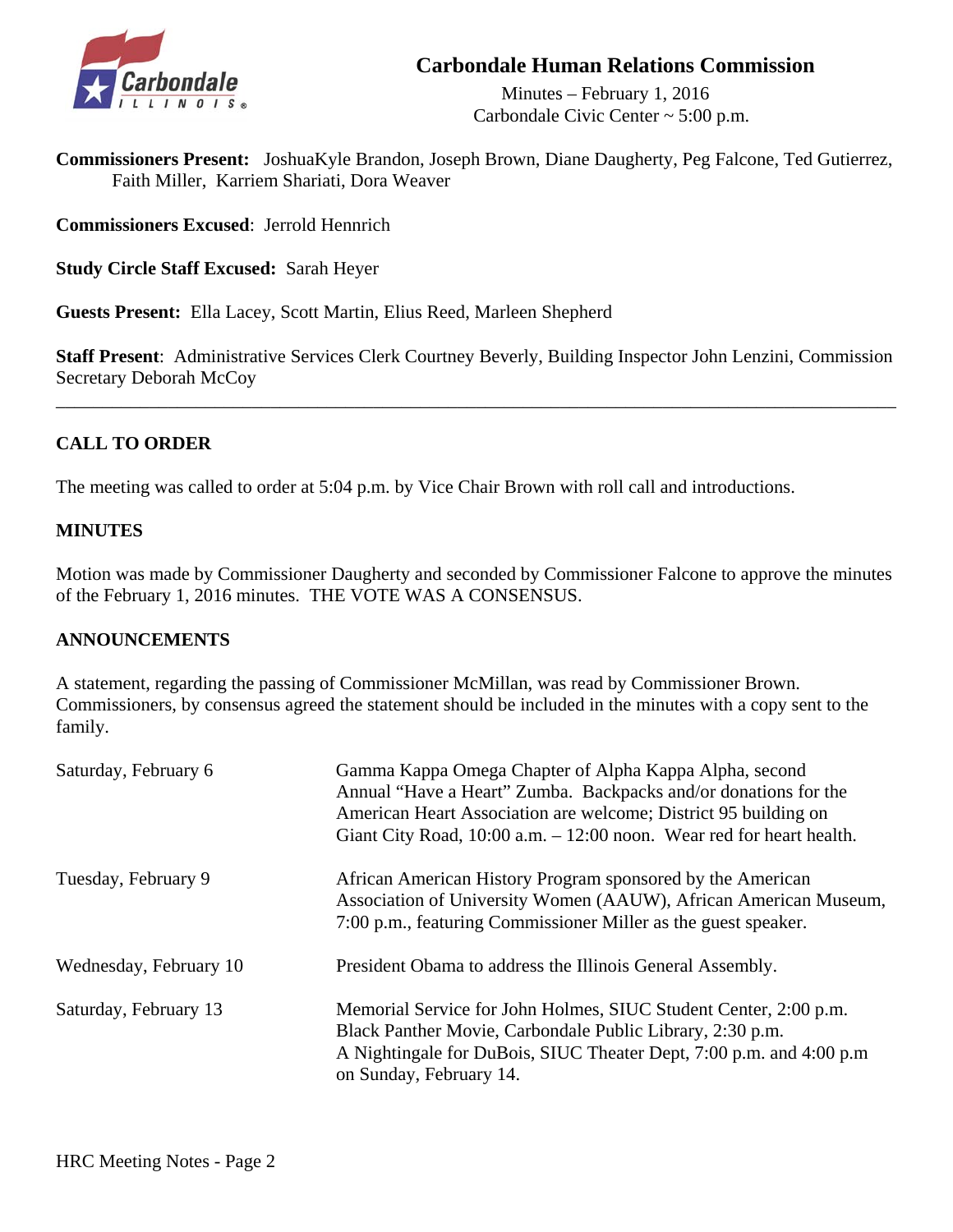February 1, 2016

## **ISSUES**

#### *Public Education/HRC Website*

Daniel Pressley agreed that the housing information could be posted on HRC's website. Commissioner Shariati will get a copy of the information to Commissioner Falcone.

#### *Public Forums/Events*

The SIUC Undergraduate Student Government is scheduled to meet on Tuesday to discuss staffing tables to assess the interest of various topics for a campus forum. Commissioner Brandon will provide the Commission with an update at its next meeting.

#### *Annual Report*

 Commissioner Falcone will draft the report and forward for feedback. The goal is to submit the report to the City Council in March.

## *Racial Taboo*

Mr. Martin reported that approximately 150 people turned out to see the film, Racial Taboo on January 31, and 135-140 stayed to talk. A series of meetings are planned beginning February 9. Louis Henry Gates' *Many Rivers to Cross* will be shown on the first floor of the Boys and Girls Club followed by group discussion. Suggestions for other locations to host the film on Tuesdays are welcome.

#### **Public Comments**

 Mr. Reed commented that Carlton Smith is the new director of the Eurma Hayes Center. He spoke about Polar Bear and the need to bring the fun back to Carbondale to possibly increase student enrollment. Commissioner Brown spoke about the critical issues and the atmosphere of socially addictive qualities that underpin culture and present serious psychological concerns. The question that should be asked and the responses critiqued more strongly is "how do you feel the next day?" because of long term health issues.

#### **PROCESS ASSESSMENTS**

#### *Neighborhood Action Group*

 Commissioners Daughtery and Shariati facilitied the annual meeting. A number of reports were presented by several groups, with the focus on housing. A Bank of America representative spoke about housing and how to get assistance. Mr. Lenzini commented on the City's first time homebuyer and rental conversion programs. Dr. Lacey suggested inviting the banking group to make a presentation to a group such as the HRC so feedback and other important factors (such as home insurance, taxes, etc.) can be identified for inclusion in future presentations.

#### *Non-Violent Carbondale Project*

No report.